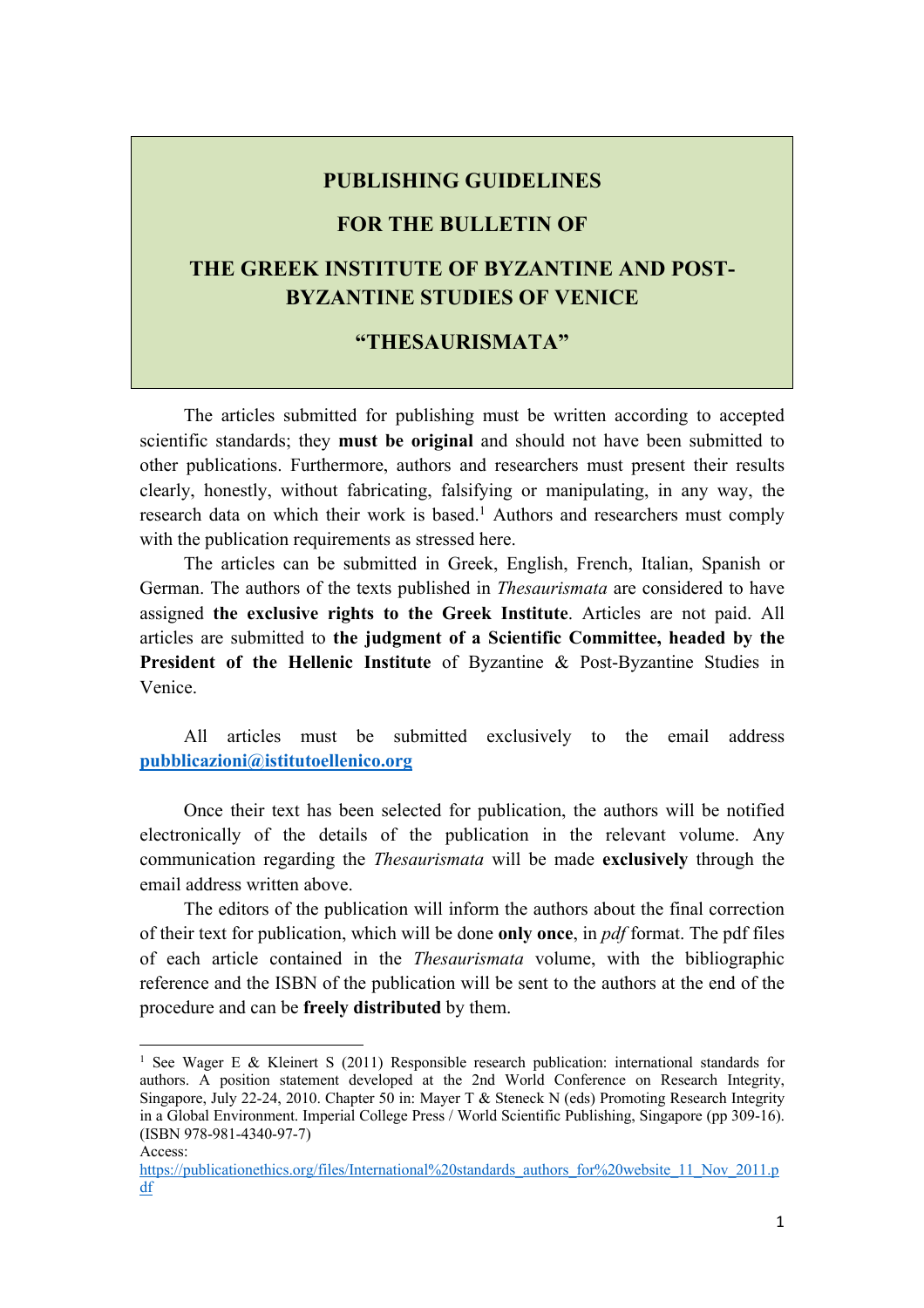# **Publication Norms \***

Examples of references can be found in the bulletin of the Greek Institute of Byzantine and post-Byzantine Studies, *Thesaurismata*.

#### \*\*\*

## **GENERAL INSTRUCTIONS:**

The texts can, in principle, have a length of up to **twenty-five (25) pages** (spacing 1.5 cm, margin 3 cm). However, exceptionally and following relevant decision of the Scientific Committee, more extended texts could be accepted to be published.

Each paper must be accompanied by **a summary of 150 to 300 words**, as follows: for texts in Greek, the abstract must be in English and / or Italian, and for texts in Italian or other languages, the abstract must be in English or / and Greek language.

Each text can be accompanied by up to five (10) black and white image files, with their captions.

The formatting of the footnotes must follow the instructions, as specified below.

**\*\*\*\***

# **PARTICULARLY:**

**1.** The texts of the articles must be submitted in electronic Microsoft Word document format (.doc or .docx).

**2.** Prefer a familiar font (eg Calibri, Times New Roman), with eye 12΄ and for the footnotes with eye 10΄. Avoid spelling in your text, as pagination problems can occur.

**3.** As long as your text is written or contains sections written in a polytone system, please send a pdf version of it (save a copy of your Word file in pdf format as well).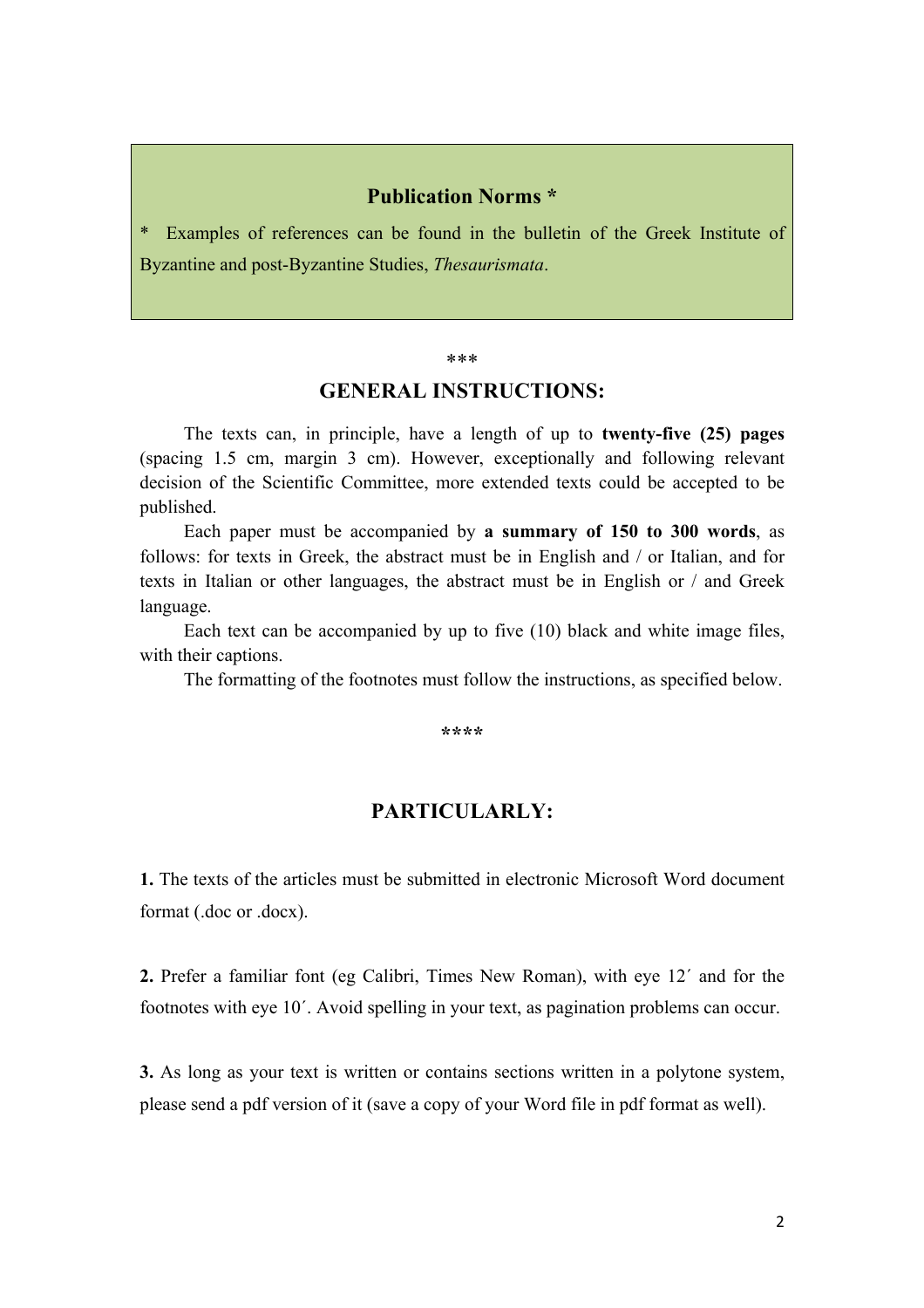**4.** The photos are sent both within the text, where they should be located, and in specific files, with a *.tiff* extension. Attach a list of your photos with their captions in another file, to avoid mistakes.

**5.** Footnotes are placed at the bottom of each page, numbered progressively. The numbers of the footnotes must appear in the text after the punctuation mark.

**6.** The surname of the author or curator of the work is written in upright characters at the beginning of the citation: the full name, if it is a woman and only its first letter, if it regards a man.

M. Romani, *Storia economica d' Italia nel secolo XIX (1815-1882)*, Bologna 1982.

Angeliki E. Laiou, *Mariage, amour et parenté à Byzance aux XIe-XIIIe siècles*, Paris 1992.

E. Sori (επιμ.), *Demografia storica*, Bologna 1975.

G. Sansonetti (a cura di), *Scritti kantiani di F. H. Jacobi*, Brescia 1992.

Angeliki E. Laiou, (ed.), *The Economic History of Byzantium from the Seventh through the Fifteenth Century*, Washington DC 2002.

**7.** The title of the book (if it is a monograph, a collective volume, conference proceedings or a journal) is written in italics. The title of the essay included in the journal or in the collective volume is written in quotation marks  $(x, \ldots, y)$ .

Angeliki E. Laiou, *Mariage, amour et parenté à Byzance aux XIe–XIIIe siècles*, Paris 1992, p. 21. *Studi veneti offerti a Gaetano Cozzi*, a cura di G. Benzoni, Vicenza 1992.

Serena Pollastri, «Il mercato dei tessuti a Creta alla fine del XIV secolo», *Thesaurismata* 35 (2005), 105-128.

A. Trampus, «Passarowitz, la pace con i Turchi e il nuovo concetto di guerra giusta tra dominio sull'Adriatico e Stato da mar Venezia e il suo Stato da Mar», *Venezia e il suo Stato da Mar. Atti del 6o Convegno Internazionale* (Venezia, 22-24 febbraio 2018), a cura di Ester Capuzzo e B. Crevato-Selvaggi, Roma 2019, pp. 181-185.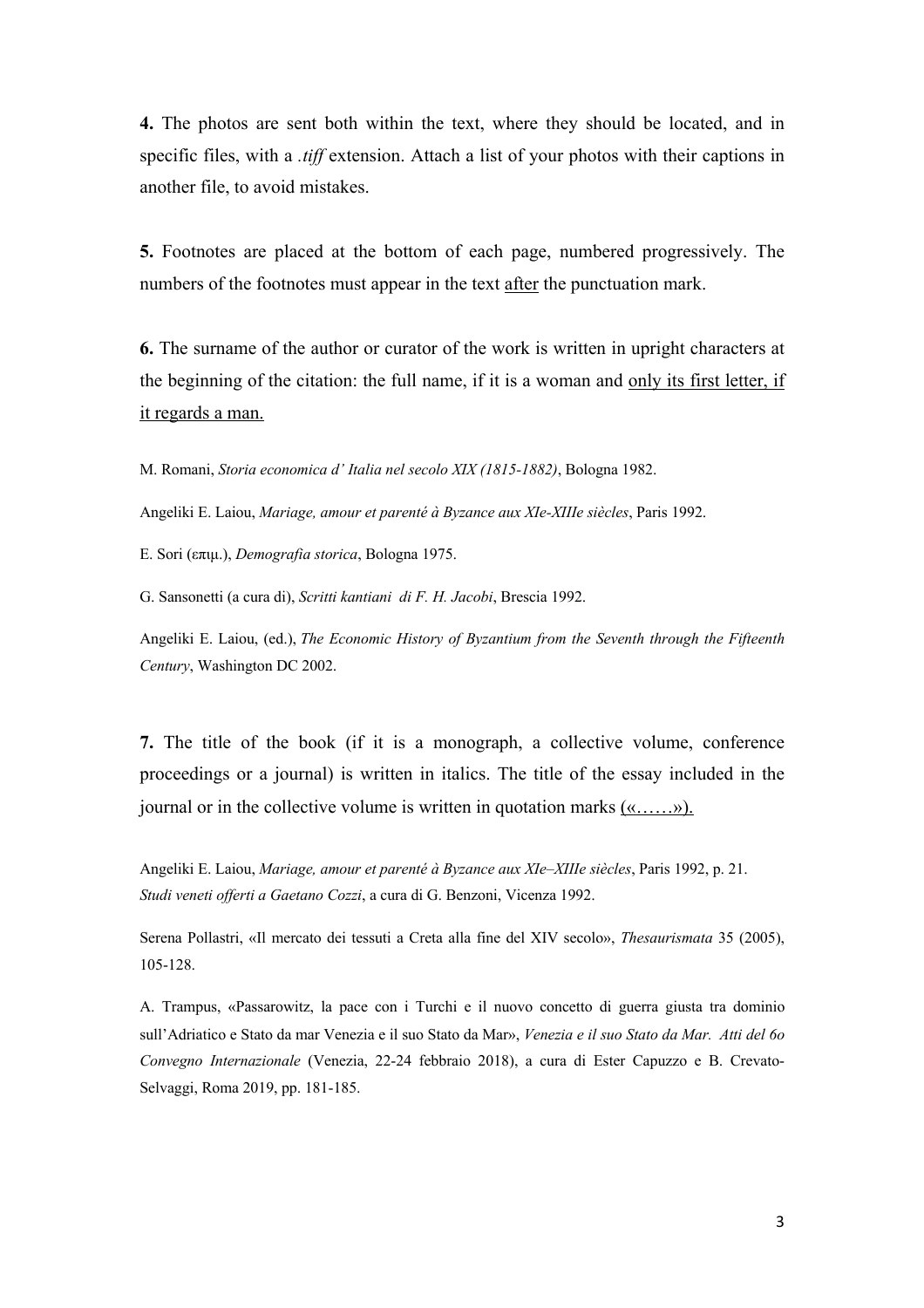**8.** The abbreviation p. / pp. in front of the number of the pages is written only for pages in a monograph and in a collective volume while it is omitted in journal articles.

Angeliki E. Laiou, *Mariage, amour et parenté à Byzance aux XIe–XIIIe siècles*, Paris 1992, p. 21.

A. Trampus, «Passarowitz, la pace con i Turchi e il nuovo concetto di guerra giusta tra dominio sull'Adriatico e Stato da mar Venezia e il suo Stato da Mar», *Venezia e il suo Stato da Mar. Atti del 6o Convegno Internazionale* (Venezia, 22-24 febbraio 2018), a cura di Ester Capuzzo e B. Crevato-Selvaggi, Roma 2019, pp. 181-185.

Serena Pollastri, «Il mercato dei tessuti a Creta alla fine del XIV secolo», *Thesaurismata* 35 (2005), 105-128.

**9.** The publication series is written in square brackets and put before the place of publication. The place of publication is translated into the language of the article. E.g. Anyone who writes in English and refers to a work published abroad, should write in English the place of publication (unless the form is not used).

Maria Tziatzi-Papagianni (ed.), *Theodori Metropolitae Cyzici Epistulae. Accedunt epistulae mutuae Constantini Porphyrogeniti* [Corpus Fontium Historiae Byzantinae - Series Berolinensis 48], Berlin-Boston 2012, p. 212.

Angeliki E. Laiou, *Mariage, amour et parenté à Byzance aux XIe-XIIIe siècles*, Paris 1992, p. 21.

A. Trampus, «Passarowitz, la pace con i Turchi e il nuovo concetto di guerra giusta tra dominio sull'Adriatico e Stato da mar Venezia e il suo Stato da Mar», *Venezia e il suo Stato da Mar. Atti del 6o Convegno Internazionale* (Venezia, 22-24 febbraio 2018), a cura di Ester Capuzzo e Bruno Crevato-Selvaggi, Rome 2019, pp. 181-185.

**10.** The reference to the following is repeated with the indication *ibid*. when we make an identical reference (on the same page or paragraph as the previous footnote) and *ivi*  when we make a reference identical to the previous footnote, but on different pages or paragraphs.

Serena Pollastri, «Il mercato dei tessuti a Creta alla fine del XIV secolo», *Thesaurismata* 35 (2005), 105-106.

*Ibid.*

*Ivi,* 123.